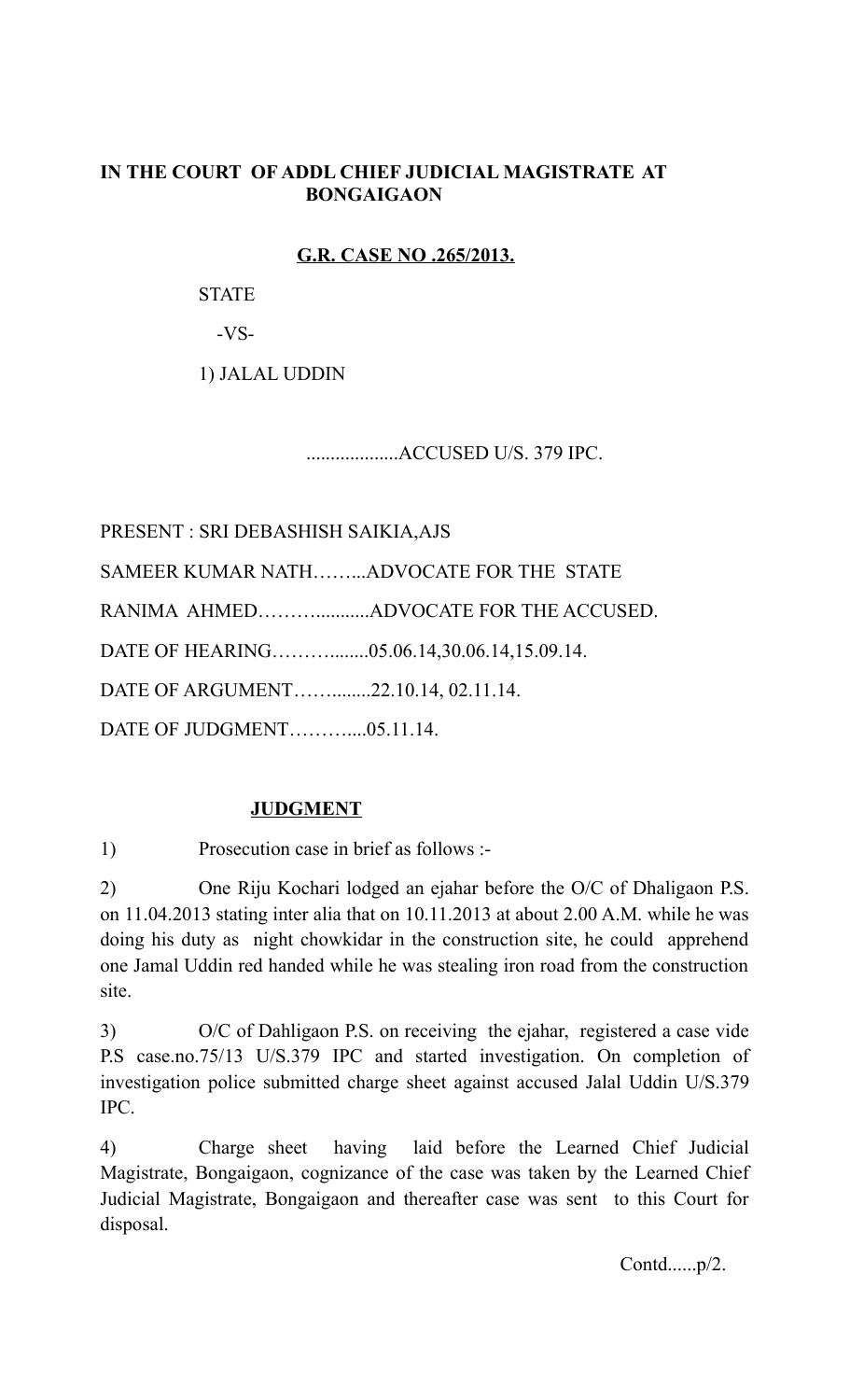5) Receiving the case-record summons was issued against the accused. Pursuant to the appearance of the accused copy of the case was furnished and after hearing both sides my learned predecessor in chair vide order dated 07.05.2013 framed a formal charge U/S.379 IPC which having been read over and explained the accused pleaded not guilty and claimed to be tried.

6) Prosecution in the instant case has examined four witnesses, including the I.O. Defence plea is that of total denial. Statement of the accused U/S.313 Cr.PC is recorded in which the accused reiterated his defence plea. Accused , however, did not adduce any evidence. I have heard the learned counsels of both sides.

# **7) The only point for determination is** :

i)Whether on 10.04.2013 at about 2.00 A.M. the accused committed theft of iron road from the construction site of Danga Dalang over 31 No. National Highway under Dhaligaon P.S. ?

# **DISCUSSION,DECISIONS AND REASONS THEREFOR:**

8) The informant Riju Kochari has examined as PW-1. Deposing before the Court the informant PW-1 stated that at the time of incident he was working as chokidar at Gayatri Company. According to him the said company was involved in the construction of a bridge. PW-1 deposed that while doing night duty he on hearing sounds of iron rod being removed flashed his torch light to the side from where the sound was coming. PW-1 then deposed that while flashing his torch light he could see the accused stocking up iron rod for loading them in a Tata Mobile vehicle. PW-1 further deposed that he along with his fellow night chowkidar Tanga Daimari caught hold of the accused, while the vehicle left the place. According to PW-1 later on the police came and took the accused to the police station. PW-1 also deposed that in this connection police has prepared seizure list in which he put his signature. PW-1 identified the ejahar lodged by him as Ext-1 and the seizure list as Ext-2.

9) PW-2 is Tanga Daimary and his evidence is in tune of PW-1 on all material aspects. Pw2 deposed that he along with PW1 caught hold of the accused.

10) PW 3 is Sri Khudiram Ray and he was a mason who worked at the construction site at that time. Deposing before the Court PW-3 deposed that on the relevant time he was sleeping inside the make shift camp situated adjacent to the construction site and hearing a hue and cry he came to the place of occurrence and saw the accused being tied up and some iron roads were lying near him. PW-3 further deposed that police later on came and took the said accused away. PW3 also deposed that he put his signature on the seizure list Ext2.

11) PW 4 is the I.O./S.I.Abdul Mannan Sk. In his evidence PW-4 deposed that he has conducted preliminary investigation of the case and later on

Contd......p/3.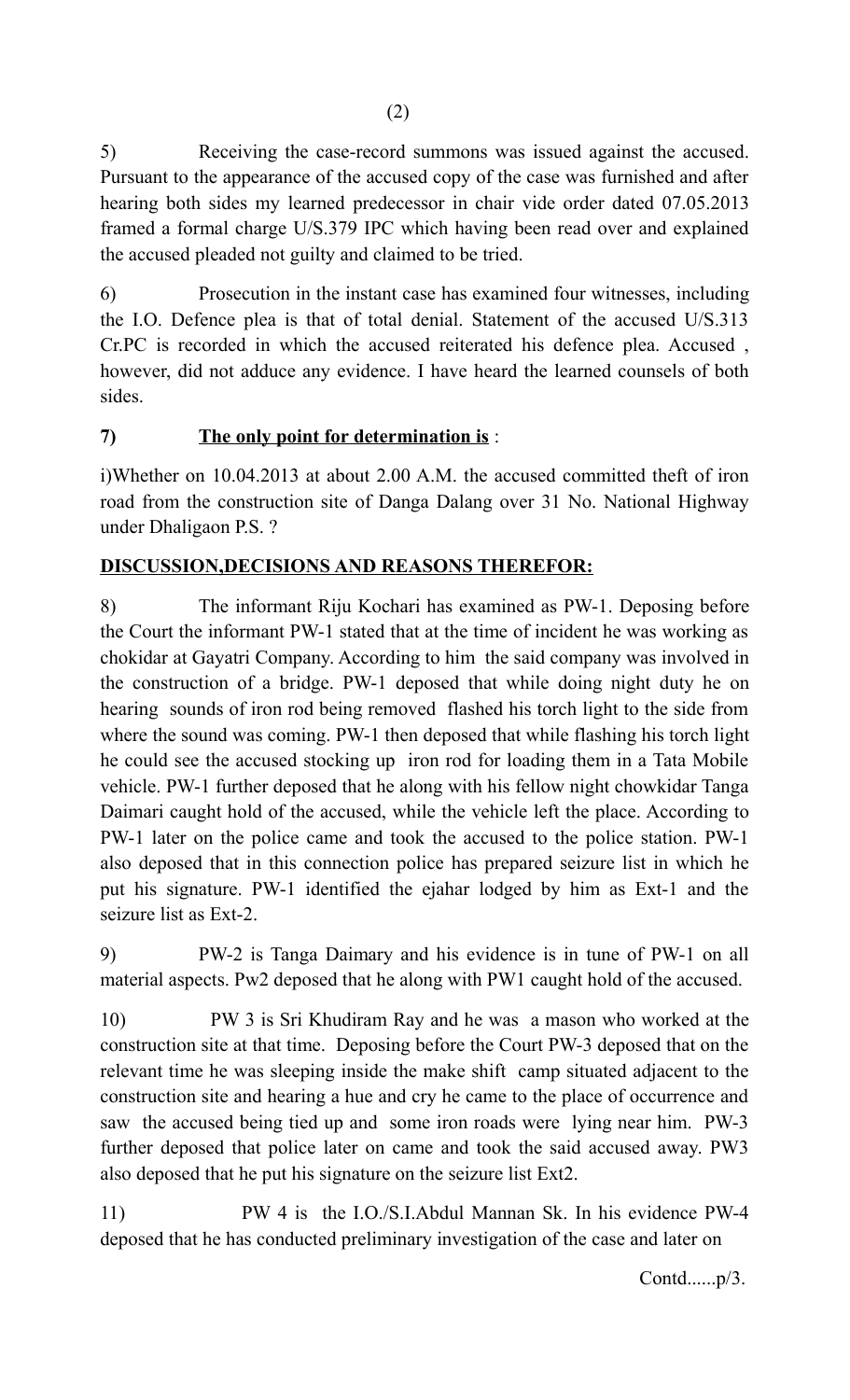submitted C.S by S.I. Karendra Ch.Ray. This is in a nutshell in the evidence on record.

 12) In the instant case the evidence of the Pw1and Pw2 is vital as both the eye witnesses claimed to have caught the accused red handed while committing the theft. The evidence of both the above witnesses are minutely perused. The evidence of the above two witnesses were consistent and both of them corroborated each other in all material aspects. There was virtually no cross examination and the evidence of both Pw1 and Pw2 remained in tact. Both the witnesses claimed that the accused was caught while he was about to load the iron rods in a vehicle which he has collected from the construction site. Pw1 and Pw2 being the night chowkidars doing night duty in the construction site, having no previous animosity against the accused are reliable witnesses and as such their evidence can be relied upon. Pw3 Khudiram Roy on the other hand claimed to have reached the place of occurrence after hearing the commotion and who on reaching the place of incident had seen the accused in a tied up condition with the iron rods besides him. Pw3 also in his evidence claimed that he being a worker working in the said construction site and who was sleeping in a makeshift camp near the construction site when the incident took place. The above evidence so adduced by Pw3 was not at all challenged at all by the defence and the evidence so adduced lends support to the evidence of Pw1 and Pw2. The Pw4 ASI Abdul Mannan Seikh who was the I/O in his evidence deposed that getting the information he on the very night of incident went to the place of occurrence, and from there he brought the accused to the police station. Pw4 further deposed that the accused was kept detained by the construction workers and he also seized the stolen iron rods vide seizure list Ext2.

13) The above evidence so adduced by the prosecution witnesses clearly established that the accused had moved the iron rods without the consent of the owner with a dishonest intention and as such the ingredients of theft having clearly made out, accused is held to have committed an offence punishable u/s 379 IPC.

14) I have considered extending the beneficial provisions of the Offenders Act to the accused but refrained from doing so considering the nature and gravity of offence.

15) Accused is heard on the question of sentence. Accused submits that he is a poor person having a family to look after and that sentencing him to imprisonment would cause immense hardship to his family. I have considered the above pleas vis a-vis the facts and circumstances of the case. No previous conviction has been proved against the accused. Considering the above facts and circumstances I am of the measured view that the accused deserves a little leniency.

#### **ORDER**

Accused Jalaluddin is convicted u/s 379 IPC and is sentenced to S.I Contd.......p/4.